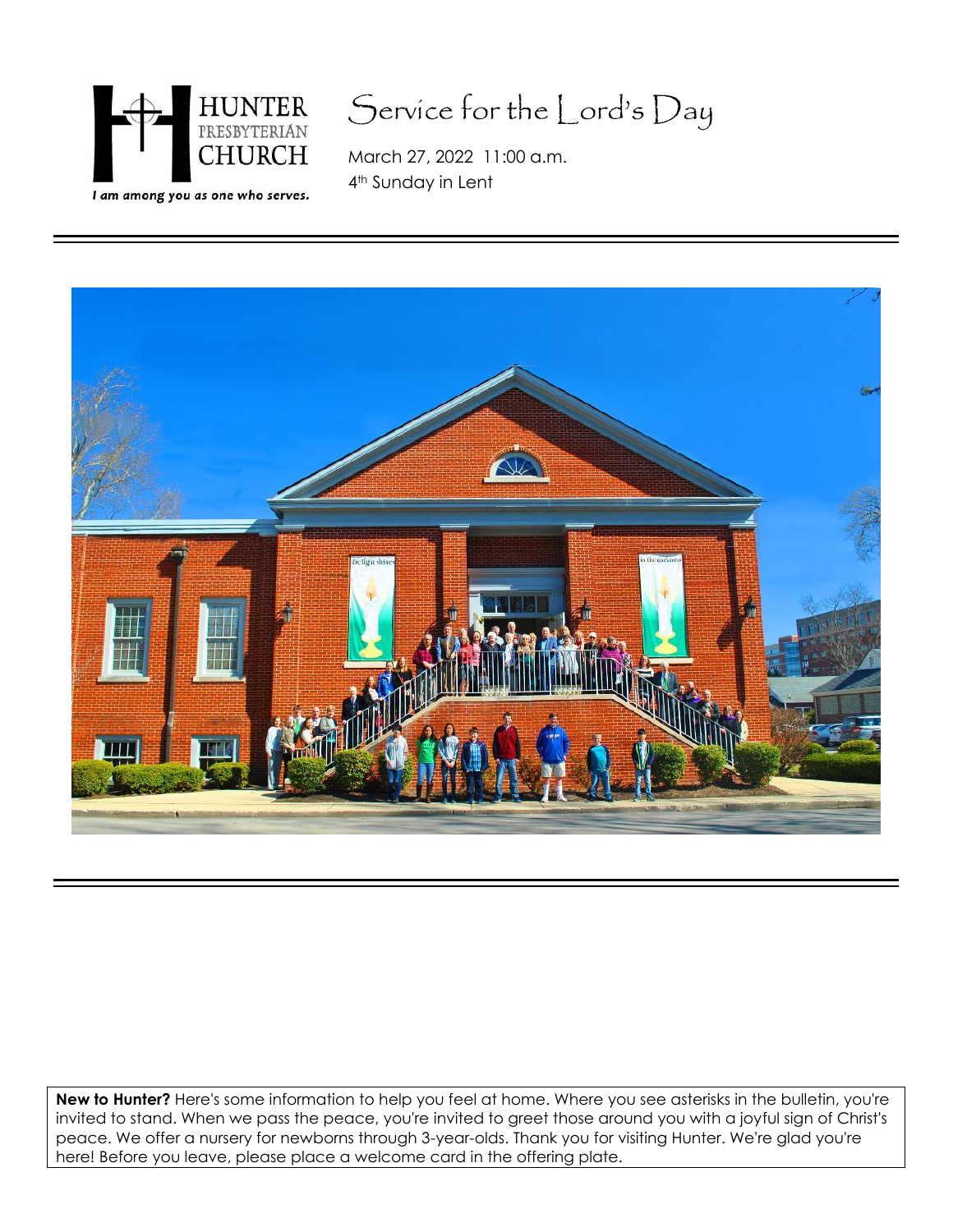## GATHERING AROUND THE WORD

| Prelude                                                                                                                                                      | "Lord, Who Throughout These Forty Days"                                                                                                                                                                                                                                                                                                                                                                                                                                            | arr. Raymond H. Haan |
|--------------------------------------------------------------------------------------------------------------------------------------------------------------|------------------------------------------------------------------------------------------------------------------------------------------------------------------------------------------------------------------------------------------------------------------------------------------------------------------------------------------------------------------------------------------------------------------------------------------------------------------------------------|----------------------|
| Welcome & Announcements                                                                                                                                      |                                                                                                                                                                                                                                                                                                                                                                                                                                                                                    |                      |
| <i>*Call to Worship</i>                                                                                                                                      |                                                                                                                                                                                                                                                                                                                                                                                                                                                                                    |                      |
| Show us the way to righteousness.<br>We so easily lose the way.<br>Send Your Spirit to ever guide us.<br>So that we may walk the paths of service and truth. |                                                                                                                                                                                                                                                                                                                                                                                                                                                                                    |                      |
| Adorning the Lenten Tree                                                                                                                                     |                                                                                                                                                                                                                                                                                                                                                                                                                                                                                    | <b>Betsy Taylor</b>  |
| *Hymn 829                                                                                                                                                    | "My Faith Looks Up to Thee"                                                                                                                                                                                                                                                                                                                                                                                                                                                        | <b>OLIVET</b>        |
| <b>Prayer of Confession</b>                                                                                                                                  |                                                                                                                                                                                                                                                                                                                                                                                                                                                                                    |                      |
| Amen.                                                                                                                                                        | Lord, forgive us when we flounder, when we fumble, when we fall back. The glaring glitter of this<br>world blinds us to Your vision and truth. Even when we set out to follow, our sense of directions is<br>compromised by the forces all around us which call us away.<br>Have mercy on us. Brighten our eyes. Reclaim our hearts, Renew our faith, Reform our purpose. By<br>Your Spirit blaze the trail before us, show us Your true path and set our feet upon Your holy way. |                      |
| (moment for silent reflection)                                                                                                                               |                                                                                                                                                                                                                                                                                                                                                                                                                                                                                    |                      |
| Hymn #434                                                                                                                                                    | "Restore in Us, O God"<br>(Vs. 1)                                                                                                                                                                                                                                                                                                                                                                                                                                                  | <b>BAYLOR</b>        |
| Assurance of Pardon                                                                                                                                          |                                                                                                                                                                                                                                                                                                                                                                                                                                                                                    |                      |
| *Passing of the Peace                                                                                                                                        |                                                                                                                                                                                                                                                                                                                                                                                                                                                                                    |                      |
| May the peace of our Lord Jesus Christ be with you all.<br>And also with you.                                                                                |                                                                                                                                                                                                                                                                                                                                                                                                                                                                                    |                      |
|                                                                                                                                                              | HEARING THE WORD                                                                                                                                                                                                                                                                                                                                                                                                                                                                   |                      |
| Prayer for Illumination                                                                                                                                      |                                                                                                                                                                                                                                                                                                                                                                                                                                                                                    |                      |
| Reading from the Old Testament                                                                                                                               | Exodus 3:1-12                                                                                                                                                                                                                                                                                                                                                                                                                                                                      | (O.I., p. 50)        |
| Reading from the New Testament                                                                                                                               | <b>Matthew 17:1-9</b>                                                                                                                                                                                                                                                                                                                                                                                                                                                              | (N.I., p. 18)        |
| Holy Wisdom. Holy Word. Thanks be to God.                                                                                                                    |                                                                                                                                                                                                                                                                                                                                                                                                                                                                                    |                      |
| Message                                                                                                                                                      | "Catching the Vision"                                                                                                                                                                                                                                                                                                                                                                                                                                                              | Ray Mendenhall       |
|                                                                                                                                                              | RESPONDING TO THE WORD                                                                                                                                                                                                                                                                                                                                                                                                                                                             |                      |
| Choral Anthem                                                                                                                                                | "Jesus, the Very Thought of Thee"                                                                                                                                                                                                                                                                                                                                                                                                                                                  | by Peter Mathews     |

Sharing Our Joys and Concerns

Prayers of the People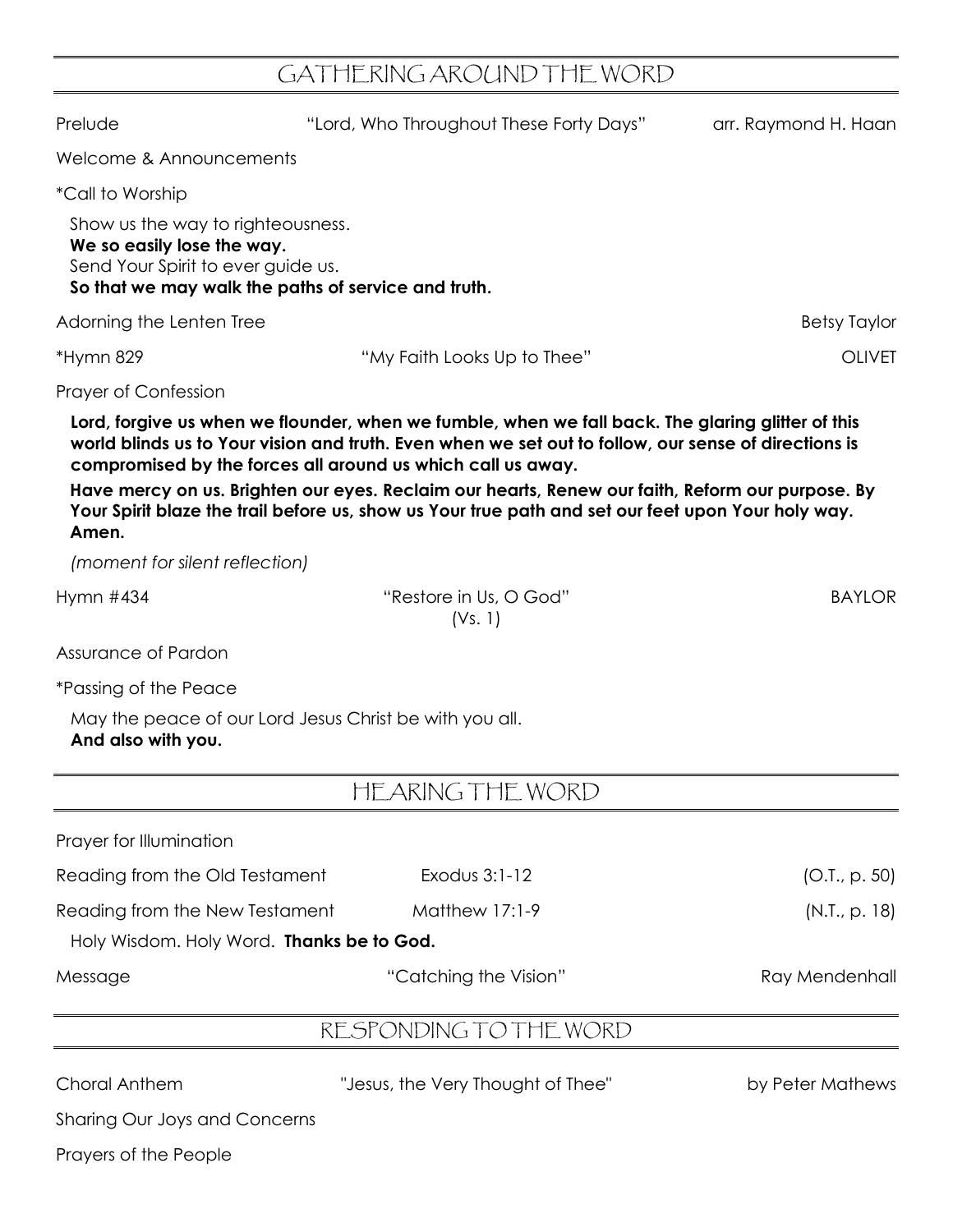| Presenting Our Tithes & Offerings   |                                                                      |                         |
|-------------------------------------|----------------------------------------------------------------------|-------------------------|
| Offertory                           | Meditation from Thaïs<br>HaeRin Seo, violin<br>Barbara Rogers, piano | <b>Jules Massenet</b>   |
| Prayer of Thanksgiving & Dedication |                                                                      |                         |
| *Hymn 816                           | "If Thou but Trust in God to Guide Thee"                             | WER NUR DEN LIEBEN GOTT |
| *Charge & Benediction               |                                                                      |                         |
| *Hymn 568                           | "Amen"                                                               | AMEN (Haugen)           |
| Postlude                            | "Trumpet Tune in D Major"                                            | David N. Johnson        |
| Depart in Peace                     |                                                                      |                         |
| *Please stand as you are able.      |                                                                      |                         |

Household Prayer: Gracious God, in order that the children of earth might discern good from evil you sent your Son to be the light of the world. As Christ shines upon us, may we learn what pleases you, and live in all truth and goodness; through Jesus Christ our Lord, who is alive and reigns with you and the Holy Spirit, one God, now and forever. Amen.